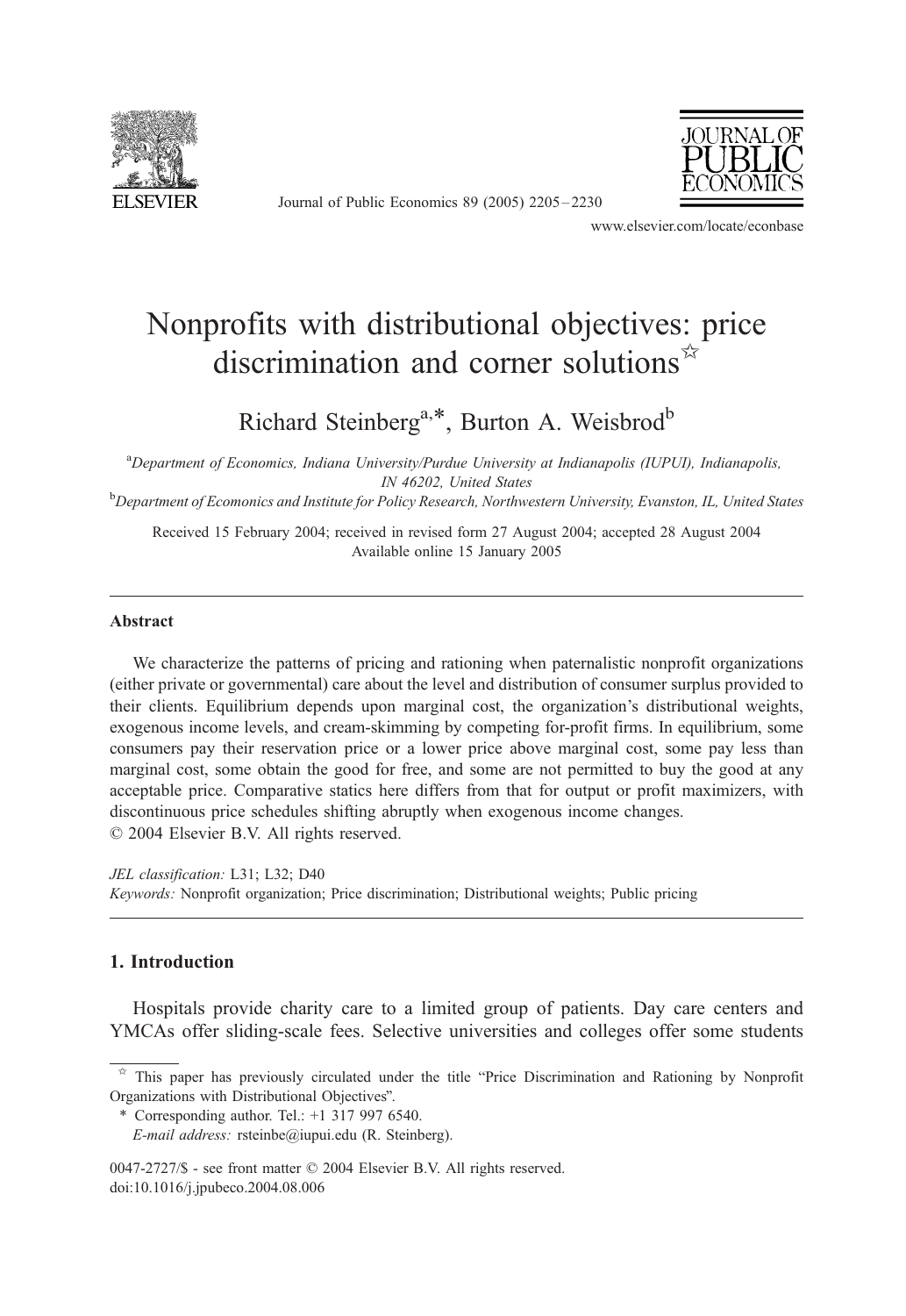need-based financial aid while refusing to admit other students that would happily pay full tuition. Food stamps are given to some eligible recipients, whereas others pay a price that varies with recipient income. In each of these examples, the price charged to some customers is below the marginal cost of serving them, behavior that is hard to explain in a profit-maximizing context.<sup>1</sup> In each, there are restrictions on who is eligible for a below-marginal-cost price, which leads to "rationing" in the sense that some who are willing to pay more than successful purchasers will not obtain the good in question. The issues we study apply to both public and private nonprofit agencies, as the food stamp and day care examples make clear. The issues we study apply to monopolies in either sector but also to organizations that face competition from other nonprofit (public and private) and for-profit firms, as in the day care, education, or hospital industries.

In this paper, we take a positive approach to the study of pricing policy by governmental and private nonprofit agencies that provide their consumers with a merit good and have the power to set different prices for different consumers. These organizations care about the consumer surplus realized by their clientele, but may care more about some than others. Organizational welfare is maximized, subject to a budget constraint, by choosing a set of personalized prices. We pay careful attention to corner solutions involving rationing, where the equilibrium personalized price exceeds the reservation price for some consumers. As the exogenous parameters of the model change, organizations may choose to make the good available to different sets of consumers, to switch from giving it away to charging, or to make certain types of consumers ineligible for purchases. We also consider the impact of a single and costdisadvantaged for-profit competitor on the prices and rationing behavior of public and nonprofit organizations concerned with distribution. We thus provide a framework for the empirical analysis of price discrimination by public and private nonprofit agencies with distributional objectives and develop testable hypotheses (although we do not test them here).

Because for-profit firms are forced, by the market for control, to ignore distributional preferences except insofar as they coincide with profit goals, we look at nonprofit organizations—organizations, whether governmental or private, that cannot lawfully distribute their financial surplus to those in control of the organization. Because we wish to focus on the key relationships between generating revenue and serving clients in a "best case," we make two assumptions. First, we assume that any net revenues obtained by the organization must be used to subsidize consumption by a target clientele (that is, to set prices below marginal cost), rather than to increase managerial perks, increase the organization's endowment, serve other aspects of the organization's mission, or covertly enrich owners. Second, we assume the organization has complete information about customer reservation prices and can price discriminate accordingly. Were we to make contrary assumptions, the tradeoff between serving

<sup>&</sup>lt;sup>1</sup> Alternative explanations are possible. For example, [Epple and Romano \(1998\)](#page--1-0) show that profit-maximizing private schools would offer tuition discounts to high-ability, low-income students and impose tuition premia on low-ability, high-income students. However, organizations like ours that incorporate distributional preferences into their decisions will offer need-based aid independent from ability.